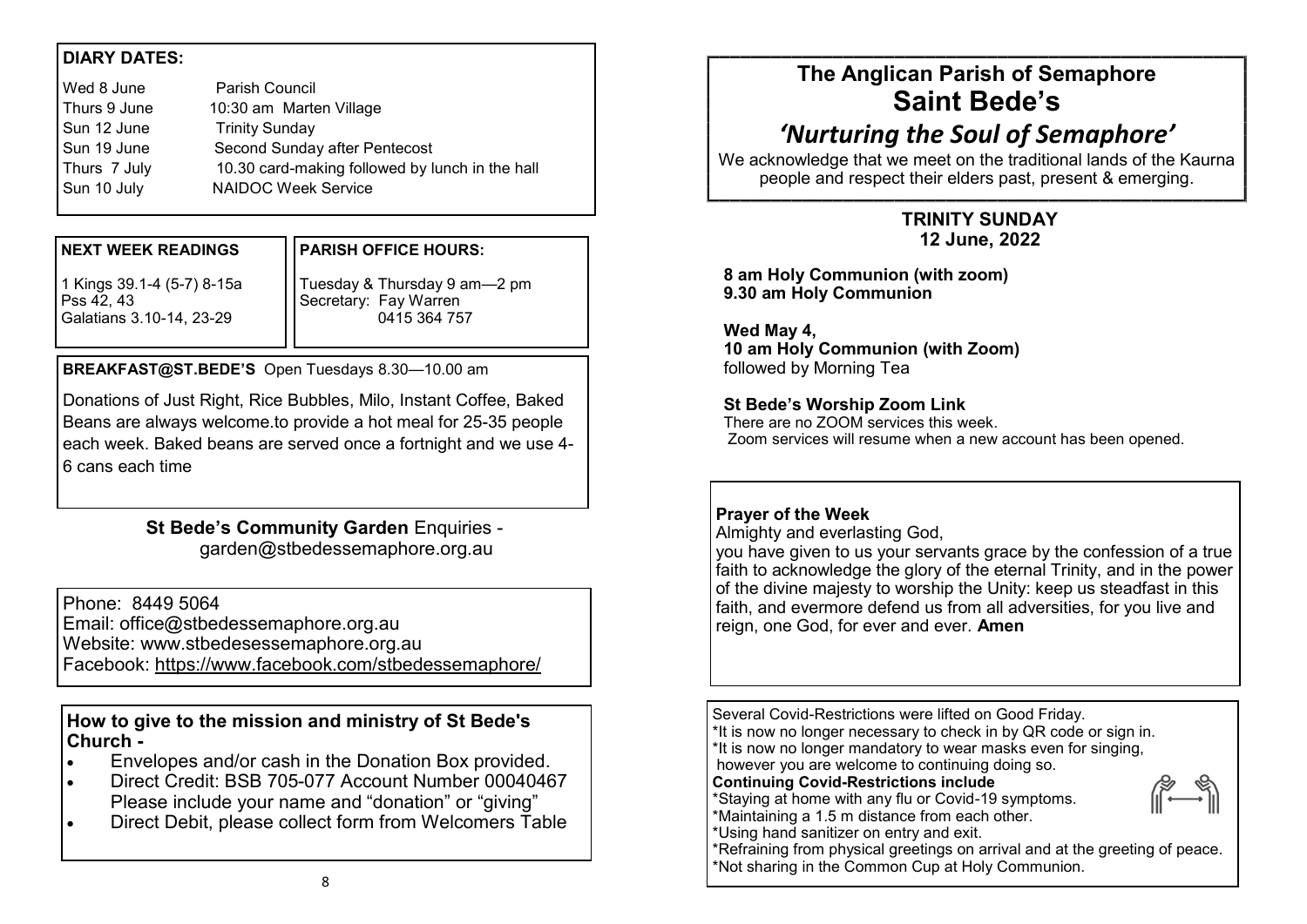**WELCOME** to Fr Gwilym Henry-Edwards as our locum priest, at least for the next six months.

We are delighted that Fr Gwilym is available and already is one of our congregation.

We look forward to his ministry with us and among us.

# **You can contact Fr Gwilym on 0497079420 or priest@stbedessemaphore.org**

**THANK YOU** to all who helped provide for morning tea at Ruth's farewell and to all who stayed and enjoyed it, and for those who helped with cleaning up afterwards.

**THANK YOU** to everyone who contributed to the gift of money for Ruth**.** The much-appreciated cheque was for \$1500.

**THANK YOU** to Sue and Fr Gwilym Henry-Edwards for the splendid altar decorations for Pentecost, and to Georgie Stamp for arranging the loan of the Aboriginal Flag and the Torres Strait Island flag until the end of NAIDOC Week in Julu

**Ukrainian Refugee Benefit Concert**, sponsored by the Adelaide Male Voice Choir Friday 24th June 7:30pm at Concordia College Chapel (cnr Cheltenham and Balmoral Streets, Highgate) Including singers and dancers from the Ukrainian community, the Adelaide Male Voice Choir, Opera Soloists and piano duo. ALL PROCEEDS DIRECT TO UKRAINIAN REFUGEES LIVING IN SOUTH AUSTRALIA. All tickets \$20. Book through www.trybooking.com/BYZOV There are plenty of seats!

# **CYCLE OF PRAYER**

#### *Our World:*

European nations, particularly Ukraine Our Pacific Island neighbours Places with high covid infection Places of conflict: Myanmar, Hong Kong



#### **The Church**

The Anglican Church of South America Primate Bp Nicholas James Quested Drayson [Australia] Grafton: Murray Harvey (Leanne) [Adelaide ] Kangaroo Island: Locum Tenens Phillip Bassett [Willochra] Leigh Creek (Blinman, Hawker, Leigh Creek, the North East): Trevor Briggs (Anne), (Hawker) Arthur Tanner (Jane), (Blinman) David Amery (Coralie) [The Murray] Tatiara: vacant

St Bede's Mission and Ministry & Fr Gwilym

#### *Prayer Requests from … for*

| <b>Ros DeGaris</b>                          | <b>Anne Duncanson</b>                       |  |
|---------------------------------------------|---------------------------------------------|--|
| <b>Bev Hayes</b>                            | <b>Judy Nelson</b>                          |  |
| <b>Jennette Hand</b>                        | <b>Kenneth Pretty</b>                       |  |
| Myrine Wilson.                              | <b>Mandy Garfitt</b>                        |  |
|                                             | Kathleen for Hayley Wilson and John Brazil. |  |
| Ann for her sister-in-law <b>Michelle</b> . |                                             |  |

Jennette for **Nicholas Bilske, Sarah.**

Bev for **Jo Clarke.**

Sue Henry Edwards for **Rhodri Bon Callum & Rhiannon Henry Edwards. Hans van der Vegt, Margaret Madigan.**

Georgie for **Tom, Tia, Alex & Donna Lee**

Ann for **Ottley.** 

Judith M for her sister-in-law's sister **Ros Davies.**

Sigrid for **Karen** 

Gwen for **Katrina Fischer**

Rosemary for her daughters **Kathryn** and **Paula**

Alan and Deborah for **Iris** (Alan's mother)

Terry and Joyce Hemmings for **Helga, Judy, Colin** Raelene for **Cheryl** (terminally ill)

*Years Mind:* 12/6 Leslie hall, Lillian Richards 13/6 Alexander Tucker 15/6 Myrtle McDonald , Miriam Ridgwell, James tassell 17/6 Brian Wills 18/6 Dorothy Lapicich, Ken Load

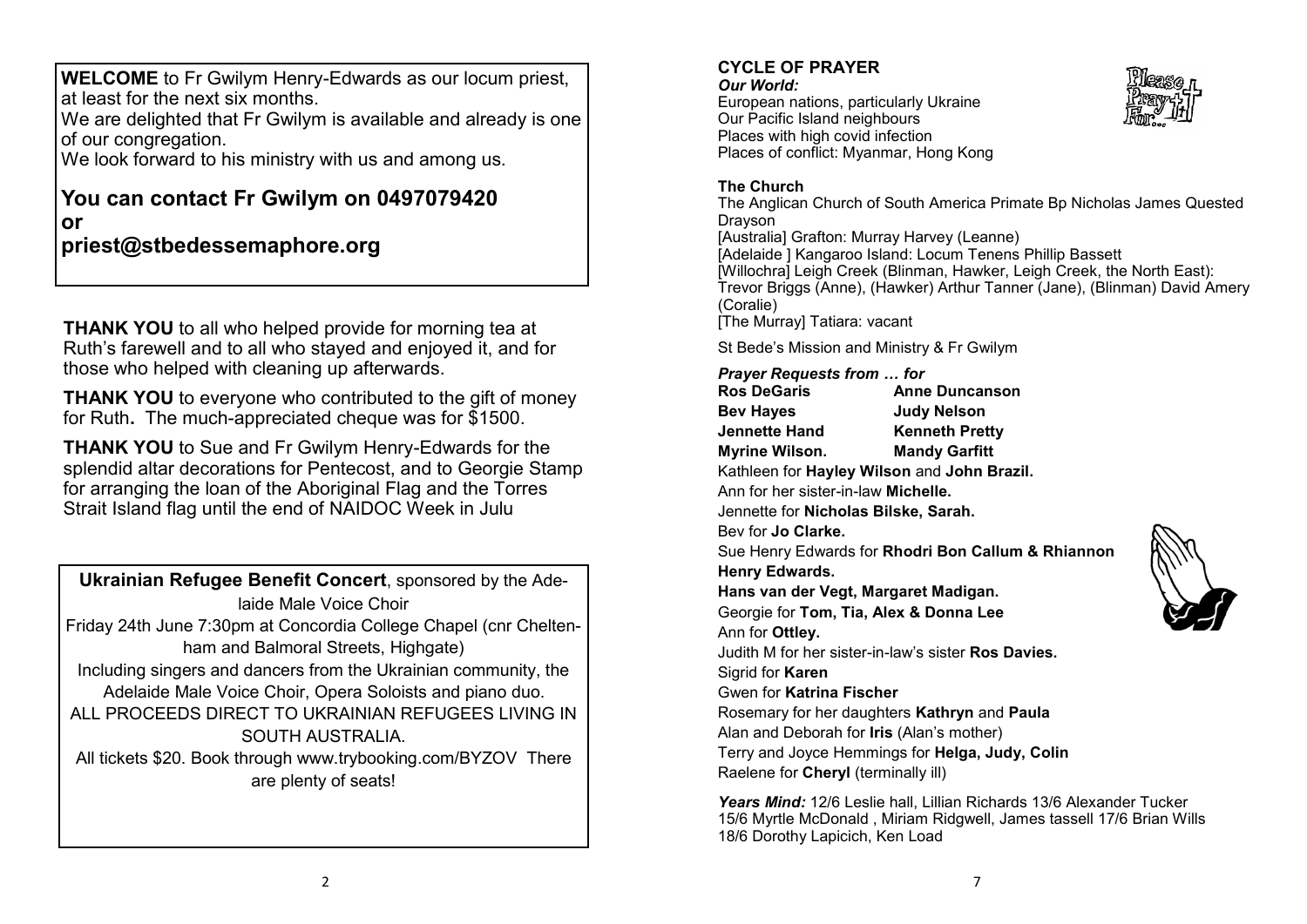

# *Trinity Sunday C – Sunday 12 June 2022 • Proverbs 8.1-4, 22-31; Psalm 8; Romans 5.1-5; John 16.12-15*

Today's reading from Proverbs talks about Holy Wisdom. If you've ever been to Istanbul you'll have seen the former Church of the Holy Wisdom. For almost a thousand years after its construction, it was the largest cathedral in all the world. For Orthodox Christians, Holy Wisdom is Jesus Christ himself. During the Orthodox Church's Divine Liturgy a deacon will cry out 'Wisdom! Let us attend!' at points in the service to ensure that the congregation is listening to sacred teaching.

- And this is our sacred teaching: that our God is one God in three persons – God the Father, God the Son and God the Holy Spirit. O Trinity, O Unity! Be present as we worship thee, and with the songs that angels sing unite the hymns of praise we bring.
- If I were to examine myself, would I find times in my life where I had focused on one member of the Holy Trinity more than another? Why or why not? • Glorious, Holy and Indivisible Trinity, may all my days be spent in your praise, for you are my God: my Creator, my Redeemer, my Advocate.
- Give thanks for all who donate to, or otherwise support, ABM to help us spread the Gospel of love, hope and justice.

*Text: Robert McLean © Anglican Board of Mission,* 

# **HYMNS:**

| Int           | <b>TiS 132</b>                   | Holy, holy, holy,                                        |
|---------------|----------------------------------|----------------------------------------------------------|
| Grad          | <b>TiS 465</b>                   | Father in heaven                                         |
| $\bigcirc$ ff | <b>TiS 100</b>                   | All creatures of our God and King,<br>(vv 1, 2, 4, 5, 7) |
| Comm<br>P/C   | <b>TiS 716</b><br><b>TiS 447</b> | Father we adore you<br>Lord, your almighty word          |

# **Sentence:**

Does not Wisdom call, and does not understanding raise her voice? The Lord created me at the beginning of his work, the first of his acts long ago. The contract of the Proverbs 8:1-2

# **The Collect**

Almighty and everlasting God, you have given to us your servants grace, by the confession of a true faith, to acknowledge the glory of the eternal Trinity, and in the power of your divine Majesty to worship the Unity: Keep us steadfast in this faith and worship, and bring us at last to see you in your one and eternal glory, O Father; who with the Son and the Holy Spirit live and reign, one God, for ever and ever. Amen.

# **First Reading Proverbs 8:1-4, 22-31**

Does not wisdom call, and does not understanding raise her voice?

On the heights, beside the way, at the crossroads she takes her stand; beside the gates in front of the town, at the entrance of the portals she cries out:

"To you, O people, I call, and my cry is to all that live. The Lord created me at the beginning of his work, the first of his acts of long ago. Ages ago I was set up, at the first, before the beginning of the earth.

When there were no depths I was brought forth, when there were no springs abounding with water. Before the mountains had been shaped, before the hills, I was brought forth--when he had not yet made earth and fields, or the world's first bits of soil.